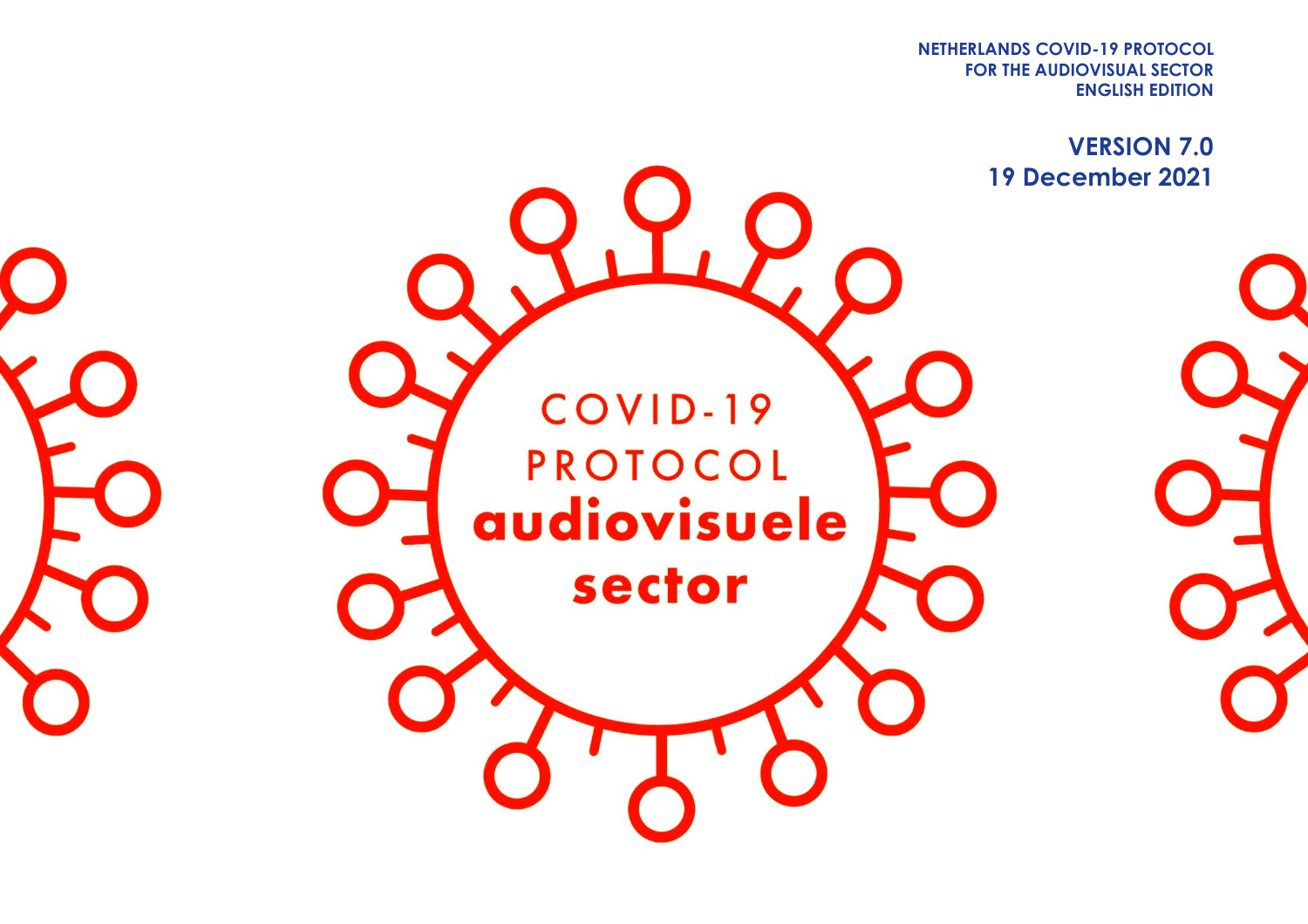# **NETHERLANDS COVID-19 PROTOCOL FOR THE AUDIOVISUAL SECTOR**

## **Preamble**

The different professions that are involved in audiovisual productions want to continue their work in a safe and responsible way. This is because of the direct and indirect economic interests and because of the vital cultural and social function of audiovisual productions: these act both as a connective tissue for society and as a source of information, amusement, emotion and reflection.

This protocol contains hygiene guidelines, precautionary and protective measures and rules of behaviour. Their purpose is to ensure that workplaces and work situations are as safe as possible during the COVID-19 pandemic. The protocol provides clarity to everyone who is involved in audiovisual productions, including professionals, businesses, public service and commercial broadcasters, clients, financiers, and insurers/guarantee funds.

The protocol focuses on the development, preproduction, production and postproduction of audiovisual productions in the broad sense of the term, both scripted and non-scripted, including news and informative programmes, entertainment, commercials, fiction, documentaries, animation, and interactive productions. It applies to various work situations, including filming in the studio and/or when on location indoors or outdoors. It also covers the way activities can continue to be performed safely at home.

The starting point for this protocol is the existing recommendations and measures published by the RIVM. This version is based on the state of affairs per 19 December 2021 and will in all cases be updated as soon as possible when new insights, recommendations or measures come into force. The protocol is published on the websites of NAPA and NCP, as is the indicative risk assessment table and a list of Frequently Asked Questions.

Since every audiovisual production is different, in practice there may be a reason for parties to make a carefully considered departure from this protocol if the situation demands it. It is up to the parties involved to consider carefully whether - taking all precautionary measures into account - an audiovisual production can go ahead or be continued with. We recommend consulting the websites of Rijksoverheid and RIVM at all times for the up-to-date general measures and rules if there is an actual or suspected coronavirus infection. When shooting on location, it is also recommended to consult the current regulations in the relevant safety region and municipality.

Because of its role as a news provider of vital importance, the NOS broadcasting organisation has its own protocol (for employees, contractors, suppliers, and guests). When it comes to recording music, performing artists and (music and other) companies must comply with the protocols for performance art and orchestras.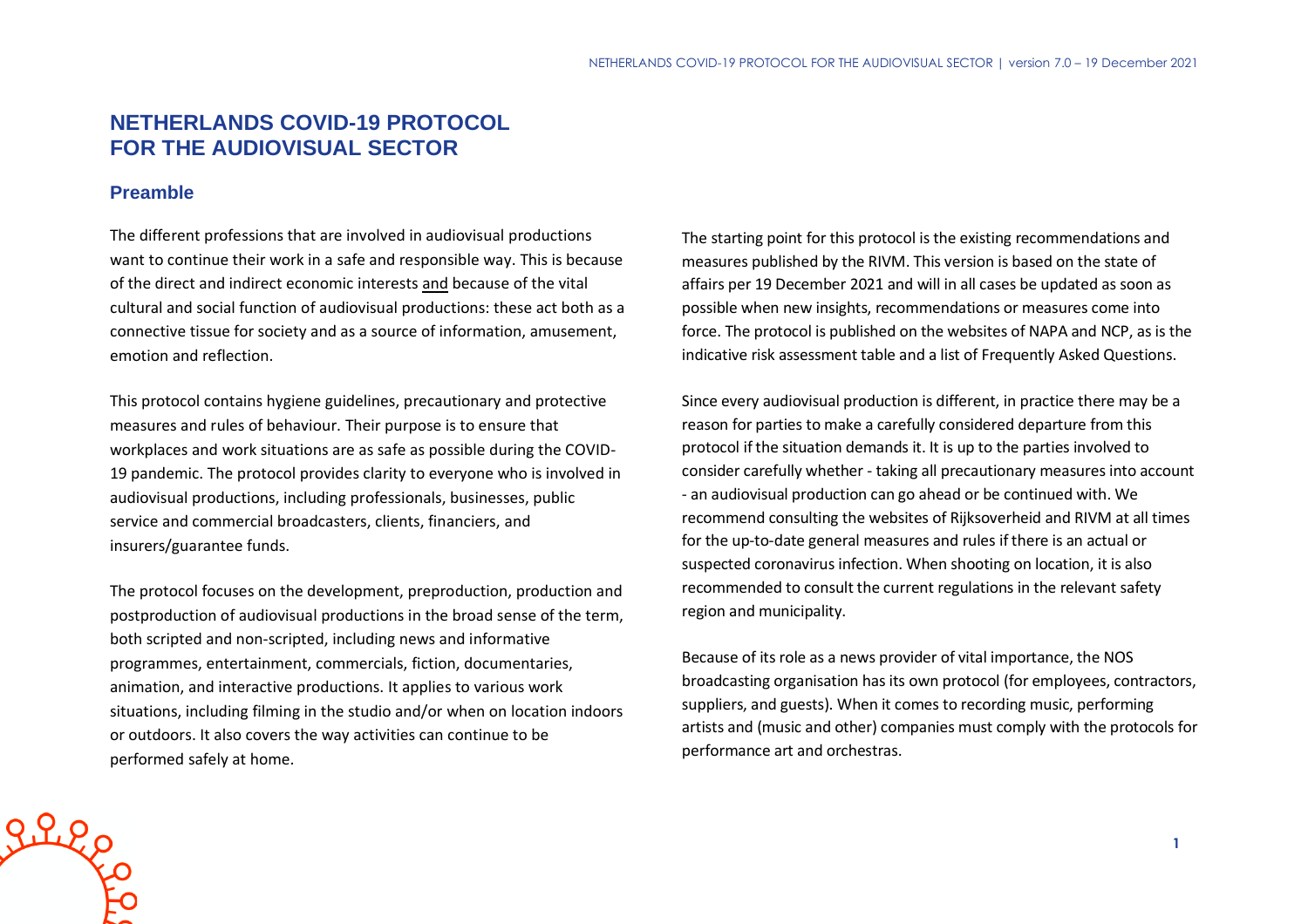## **Strategy**

The protocol is based on the occupational hygiene strategy, aimed at compliance with hygiene regulations and limiting situations where work is done within 1.5 metres of each other. Schedules must be adapted to this as much as possible.

If a distance of 1.5 metres *cannot* be maintained, additional organisational and hygienic precautions must be taken to prevent contamination.

Work from home, unless that is impossible.

#### **Preventive testing**

greep

For those involved in recordings, the task force strongly recommends - in *addition* to the precautionary measures laid down in the protocol **preventive testing**. This means: testing for the presence of the coronavirus without the person concerned showing symptoms of COVID-19, in order to further reduce the risk of spreading the virus. This advice also applies to persons who have been fully vaccinated, who have received a booster vaccination or who have recovered after an infection.

Preventive testing is mandatory for persons involved in **high-risk situations**, i.e. intimate scenes with intensive physical contact, such as kissing or fight scenes (measure 48 of the protocol). Because of the higher degree of reliability, preventive testing should be carried out in these cases by means of a **PCR test**.

For all **other situations** (low + medium risk), it is advised to test preventively by means of antigen (rapid) tests, with a recommended frequency of at least twice a week. As long as a person does not develop symptoms and has not been in close contact with an infected person, daily testing is not necessary.

The reliability of a rapid or self-test depends to a large extent on whether it has been administered correctly. In order to safeguard the accuracy of the testing process and to increase the reliability of the result, we recommend that preventive testing by means of a rapid test or self-test takes place under the **supervision** of a doctor or nurse. In that case, this professional is responsible for the correct administration, use and analysis of the test. For reasons of privacy, tests must be administered in a separate room and the test result may only be read by the person being tested.

Preventive testing is not a reason to abandon the precautions described in the COVID-19 protocol. The basic precautions are the most important, including: do not come to work when you have corona-related symptoms and/or if you are a close contact of someone who has been diagnosed with corona, wash your hands often and well, keep 1,5 meters away from others, do not shake hands with other people, cough and sneeze into your elbow and ensure a good flow of fresh air.

Practical information can be found on the website [Werkgeverstesten.nl](https://www.werkgeverstesten.nl/) (in Dutch only).

### **Ventilation**

Ensure good ventilation. Open windows in indoor areas where people come together. Or make sure that the ventilation systems in buildings are set up in such a way that fresh air is brought into the building regularly. Follow at least the [Dutch Building Decree \('Bouwbesluit'\) and the national](https://rijksoverheid.bouwbesluit.com/Inhoud/docs/wet/bb2012_nvt/artikelsgewijs/hfd3/afd3-6)  [guidelines for the ventilation of buildings](https://rijksoverheid.bouwbesluit.com/Inhoud/docs/wet/bb2012_nvt/artikelsgewijs/hfd3/afd3-6) (in Dutch only).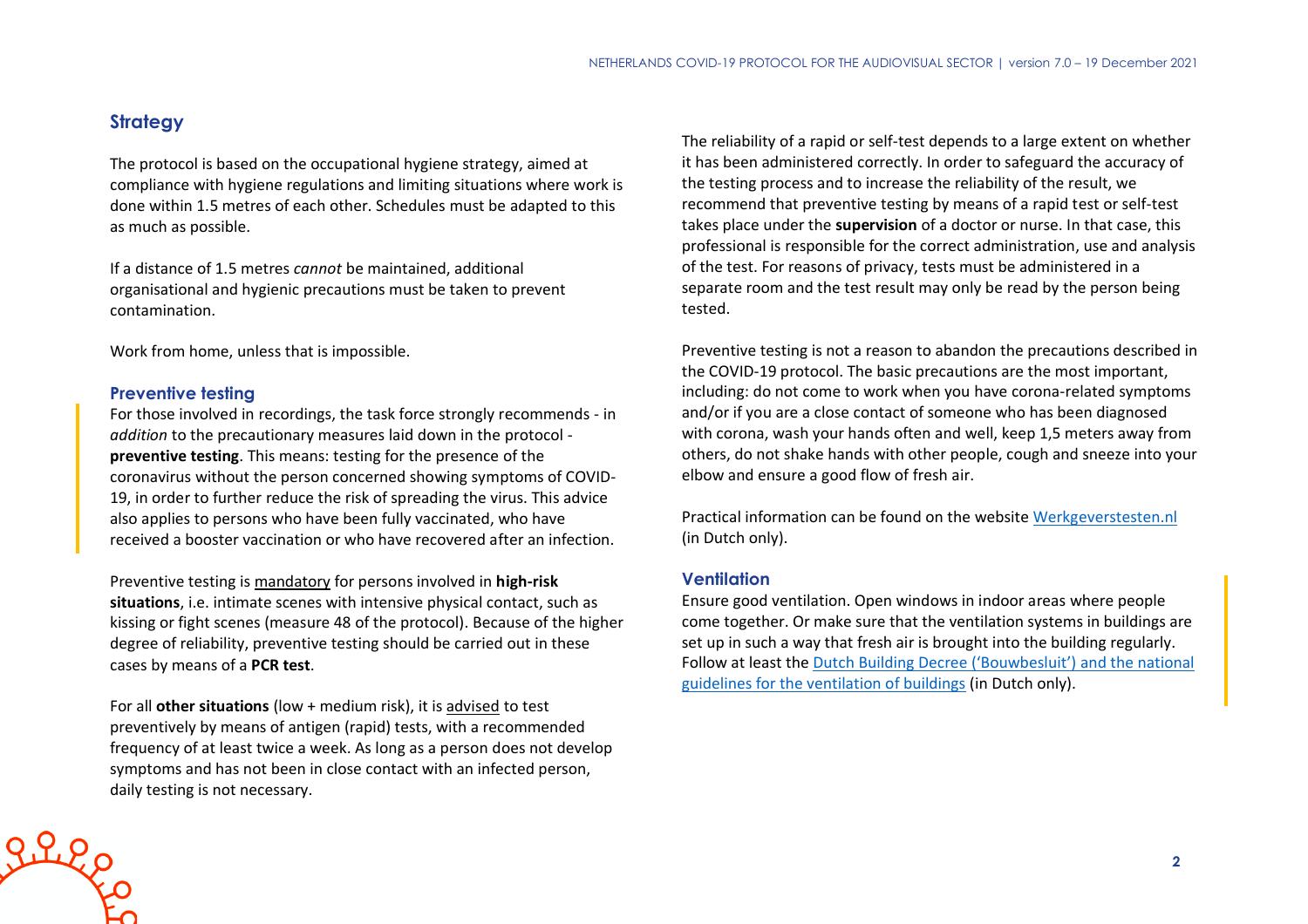## **Current**

**As of Sunday 19 December 2021, the Netherlands will go into lockdown again. The government has decided on this because of the high number of infections and hospital admissions in combination with the rapid spread of the omicron variant.**

For the audiovisual sector this means:

\* Activities on behalf of professional audiovisual productions are regarded by the government as regular business activities.

\* These activities may also be continued, subject to conditions, during the lockdown.

\* As from 19 December 2021, it is not permitted to admit members of the public to recordings of audiovisual productions.

#### **Conditions**

\* All parties involved must strictly comply with the COVID-19 protocol for the audiovisual sector.

\* Groups that are necessary for the continuation of the daily activities of companies, institutions and other organisations are exempt from the general regulations for groups.

\* (Executive) producers must be EXTRA critical as to **who does or does not need to be present** at the set or work location. Keep the number of people present as low as possible and guarantee a distance of 1.5 metres between them.

\* For employees involved in audiovisual productions, the basic principle is: work at home, unless there is really no other option. This also applies to office work. Avoid unnecessary travel.

### **Additional advice**

\* Limit the contact between children and people over the age of 70 and other vulnerable populations.

\* Draw up a project plan for each production to specify how the protocol will be implemented.

\* When recording on location, always inform the municipality and/or Safety Region and (if applicable) local residents in advance in order to avoid ambiguity.

\* Clearly mark a filming location as a workplace and keep passers-by at a distance; for example, use construction fencing and other means such as information boards (by analogy with a building site).

\* Appoint one or more persons – in addition to the Health & Safety Officer – to supervise compliance with the protocol, for example in the function of crowd manager or fire watch.

### **Conditions**

**Work on professional AV productions can take place in studio spaces equipped for this purpose as well as at other indoor and outdoor locations.**

\* Recording studios, theatres, cinemas, museums, concert halls, monuments, music schools and the like are closed to the public for the time being. These buildings may, however, accommodate business activities and the employees involved. Rehearsals, recording in the studio or on location for professional audiovisual productions, streaming of performances and performances without an audience can therefore take place.

\* Always consult the current regulations in the relevant safety region and/or municipality where the recordings are planned. Additional measures may follow for regions where infection rates are high for a longer period of time. Take this into account when planning recordings for film and television productions.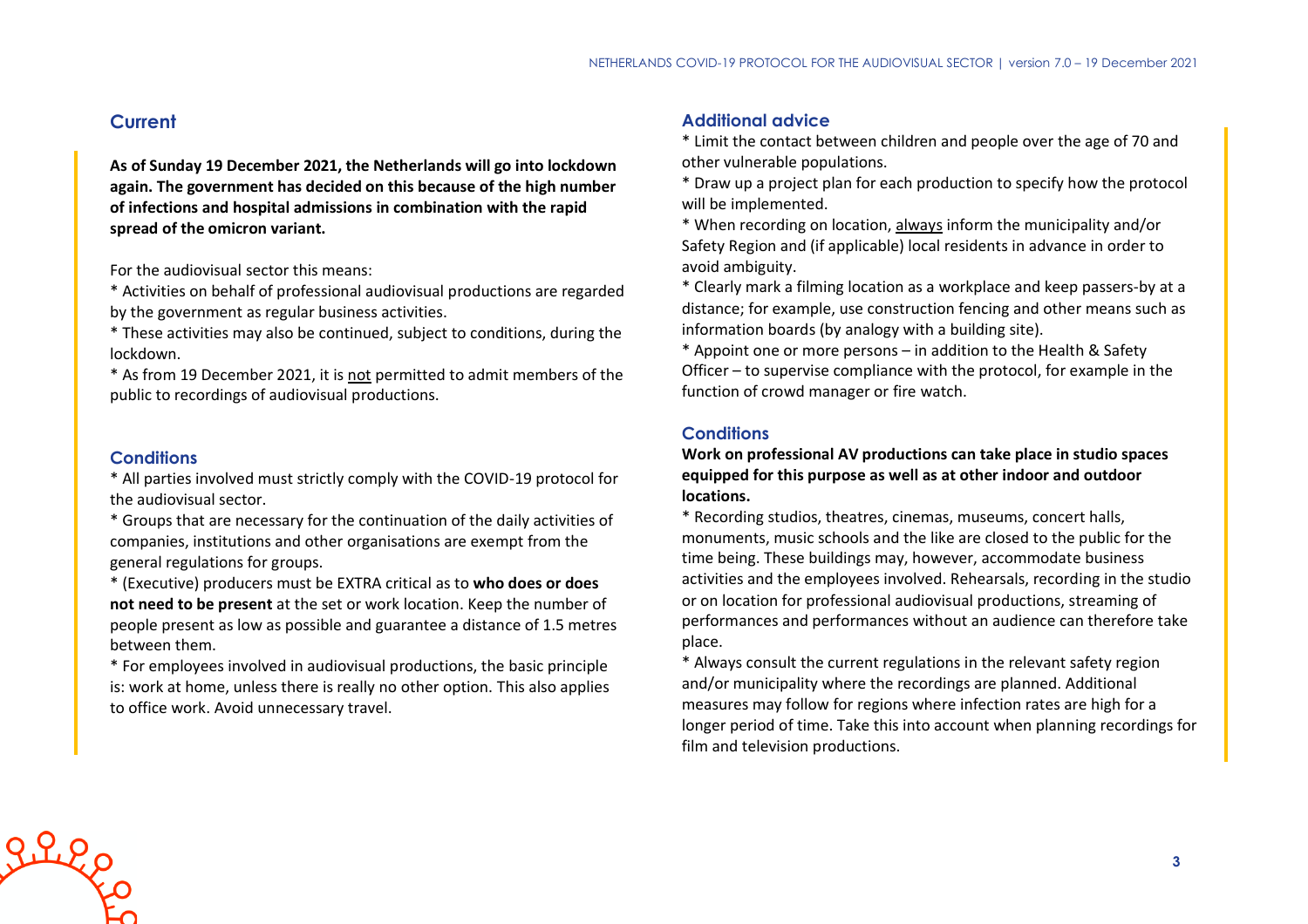#### **Travel**

**When travelling to and from other countries, always check [Netherlandsworldwide.nl](https://www.netherlandsworldwide.nl/) (EN) / [Nederlandwereldwijd.nl](https://www.nederlandwereldwijd.nl/) (NL) for the current travel advice and the current regulations, also with regard to testing and quarantine obligations.**

The situation can change rapidly, for example because the number of infections increases or because of a new variant of the virus. Travelling to countries marked orange or red is strongly discouraged.

\* The **European Digital Corona Certificate (DCC)** makes it easier for people to travel within the EU during the pandemic. The DCC is available through the CoronaCheck app.

\* Under certain conditions, an [exception to the EU-entry ban](https://www.government.nl/topics/coronavirus-covid-19/visiting-the-netherlands-from-abroad/exemptions-to-the-entry-ban/professionals-in-the-cultural-and-creative-sectors) and an [exception to the quarantine obligation](https://www.government.nl/topics/coronavirus-covid-19/visiting-the-netherlands-from-abroad/self-quarantine/exceptions-mandatory-quarantine) applies to persons travelling to or from the Netherlands in connection with activities of a Dutch cultural or creative institution or organisation.

- For the exception to the [entry](https://www.inreisverklaringcultuur.nl/) ban you must be in possession of an entry [statement](https://www.inreisverklaringcultuur.nl/) (website in Dutch only).

- For the exception to the quarantine obligation, you must have a [quarantine declaration](https://www.rijksoverheid.nl/onderwerpen/coronavirus-covid-19/documenten/publicaties/2021/05/20/quarantaineverklaring) and a letter of invitation from the producer, broadcaster or institution concerned. If applicable, you can also make use of the exception for business travellers.

On the following pages, the RIVM guidelines are translated into general measures that must be taken in the different risk situations that are **LOW**, **MEDIUM** and **HIGH RISK**. This is shown in the annex's indicative risk assessment table for the different stages of an audiovisual production per *department/discipline* and for the associated *employment positions*. This table can be used as a tool for implementing the protocol in the form of a daily routine that can be geared to the characteristics of a specific audiovisual production.

Where the text has been modified compared to version 6.3, it is marked with an orange line.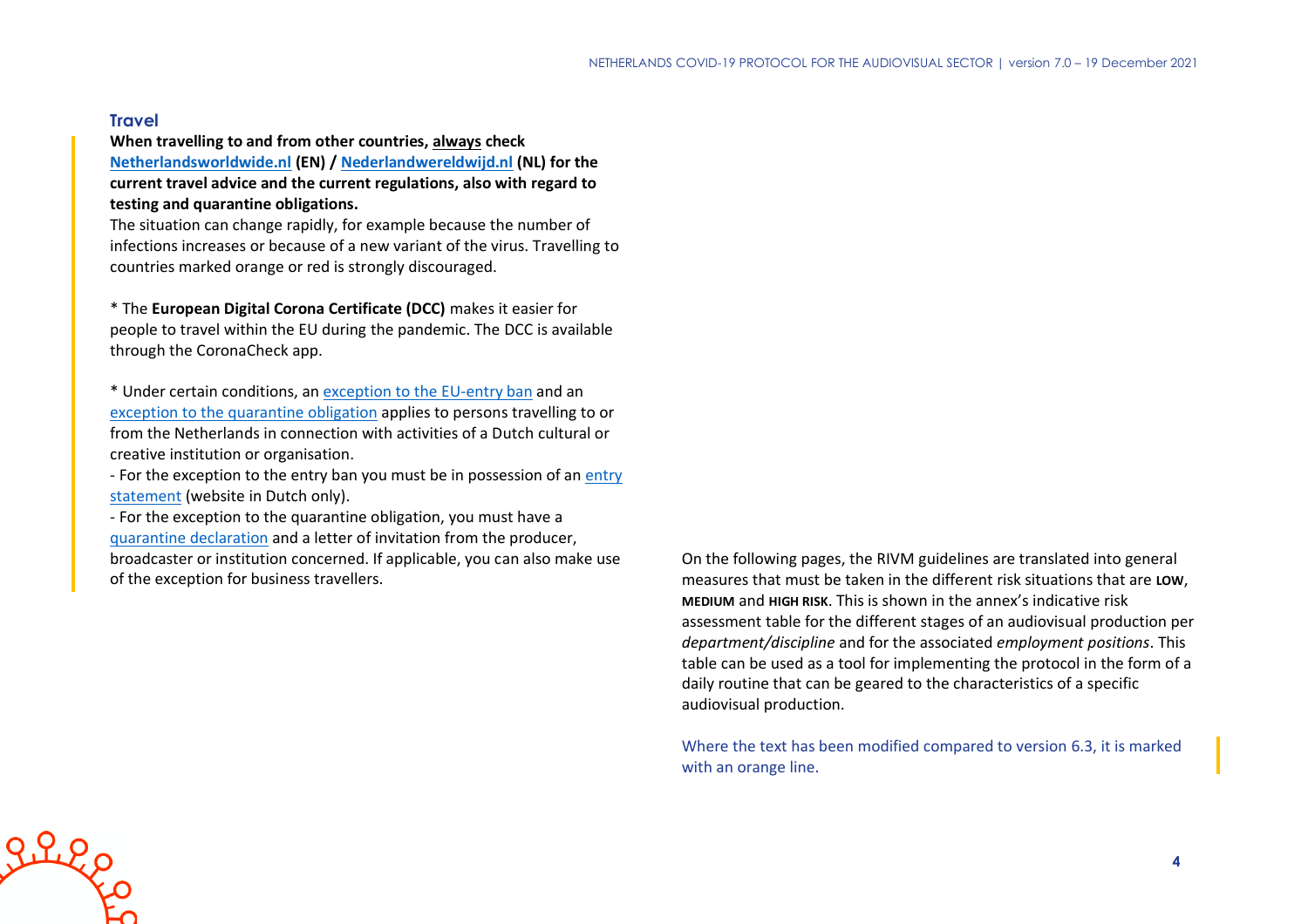## **PRECAUTIONARY MEASURES – LOW RISK**

## **General**

The following measures that are based on the guidelines issued by the Dutch government and the RIVM must always be complied with by employees, visitors and other external parties and persons who are present at various work locations such as at the office, in the studio and when filming on location indoors or outdoors and for different productions:

- 1. Wash your hands regularly, at least 6 times a day
	- \* for 20 seconds with water and soap, then dry your hands thoroughly with a paper towel that you immediately dispose of or else use a disinfectant hand gel that contains at least 70% alcohol.
	- \* Always do the above: before going outdoors, when coming home or at your workplace, after blowing your nose, after travelling on public transport, and of course before eating and after you have been to the toilet.
- 2. Don't touch your face at all or else do so as little as possible.
- 3. Cough and sneeze into the inside of your elbow.
- 4. Blow your nose in a paper handkerchief that you then dispose of and wash your hands.
- 5. Keep as much as possible 1.5 metres (2 armlengths) away from anyone not living in your house. Children up to the age of 12 do not have to keep a distance of 1.5 metres.
- 6. Don't shake any hands.

Riego

- 7. If you have any cold symptoms, such as nasal catarrh, runny nose, sneezing, sore throat, slight cough, sudden loss of smell and/or taste or raised temperature up to 38 degrees Celsius? Stay at home and make a test appointment; you can only go outside for this purpose. For housemates without symptoms, the rules that everyone in the Netherlands is subject to apply (see point 1-6). As soon as one of the other housemates also develops symptoms, this person should also be tested. Follow the quarantine regulations of the National Government and RIVM.
- 8. If you have cold symptoms and a fever (38 degrees Celsius or higher) and/or shortness of breath and you feel sicker? Stay at home and make a test appointment; you can only go outside for this purpose. Housemates are not allowed to go outside until the results of the test are known, even if they have no symptoms themselves. As soon as one of the other housemates also develops symptoms, this person should also be tested. Follow the quarantine regulations of the National Government and RIVM.
- 9. Do not share phones or other devices/items with each other.
- 10. Make sure that work sites are well-ventilated and air them regularly.
- 11. Decide on the maximum number of people permitted at the work site so that the 1.5 metre distance can be maintained as much as possible, including when entering the location. Take into account room to move and walk as well as the space taken up by furniture and equipment. Make sure there are enough separate dressing rooms.
- 12. Keep to the minimum number of m2 per person prescribed by the RIVM for business activities.
- 13. Stop groups forming unnecessarily by using a rotating system for breaks and/or by using multiple rooms/areas.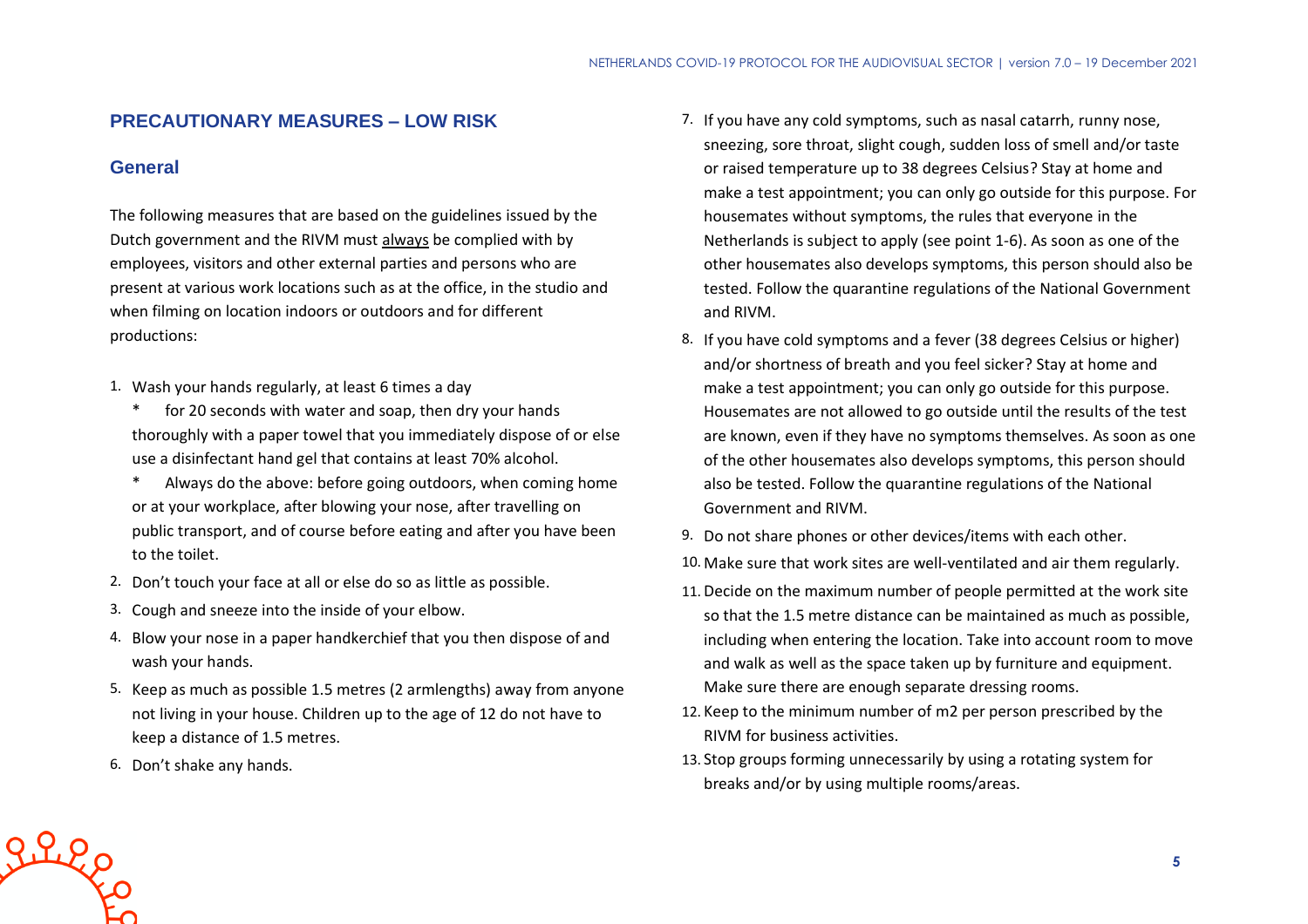- 14. Make sure the work site is cleaned every day and, where necessary, inbetween. Pay particular attention to the frequently used hand contact points. Use the **[general hygiene guidelines](https://www.rivm.nl/hygienerichtlijnen/algemeen)** of the LCHV (Dutch National Center for Hygiene and Safety).
- 15. Make sure that all persons at the work site are familiar with the instructions and precautionary measures and display them prominently.

## **Development, research, preproduction, postproduction**

- 16. Where possible, deploy a 'work from home' policy for all work that does not necessarily have to be done at the office or on location, such as script development, research and editorial work.
- 17.Organise discussions and meetings so that they can be carried out/held as much as possible by phone, by videoconference or by using other digital means of communication.
- 18.Organise casting sessions, auditions or other preproduction work and postproduction work so that these activities can be carried out 'remotely' where possible.
- 19. For necessary site visits, consultation meetings, working on location or postproduction work, keep the number of participants to a minimum and comply with the hygiene rules and the 1.5 metre distance (including by reorganising workplaces, laying out walking routes etc.).
- 20. For on-site viewings, comply with the NVBF protocol (Dutch Exhibitors Association).
- 21. Wear a face mask if persons from different households travel in the same car (and other private transport) to the place of work. Wear a face mask on public transport and avoid rush hour. In other transport such as taxis, passenger vans and coaches, a health check in advance is mandatory, as is wearing a face mask.
- 22. Drivers of production vehicles clean their steering wheel and the surface around it after every drive. When production vehicles are used for passenger transport, a health check in advance is mandatory, as is wearing a face mask.
- 23. Schedule and organise shooting days (and their preparation) so that workflows succeed each other as much as possible and do not overlap each other (i.e. one department completes its work before the next department arrives to start its work).
- 24. Work in set teams as much as possible.
- 25. For multi-day shootings, plan the work to work on consecutive days as far as possible.
- 26. Establish a maximum number of employees per department/discipline who must or may be present for certain activities, so that a distance of 1.5 metres can be maintained on the work floor as much as possible.
- 27. Work out beforehand which employees are strictly necessary to carry out the work when filming/shooting. Use coloured armbands or other means to ensure you can identify which staff are from which department/discipline. In this way it can be made clear who has to be and who is permitted to be - present at the work site. The changing over of groups of (or individual) employees must be performed systematically, must be announced and must use walking routes that comply with the 1.5 metre distance as much as possible.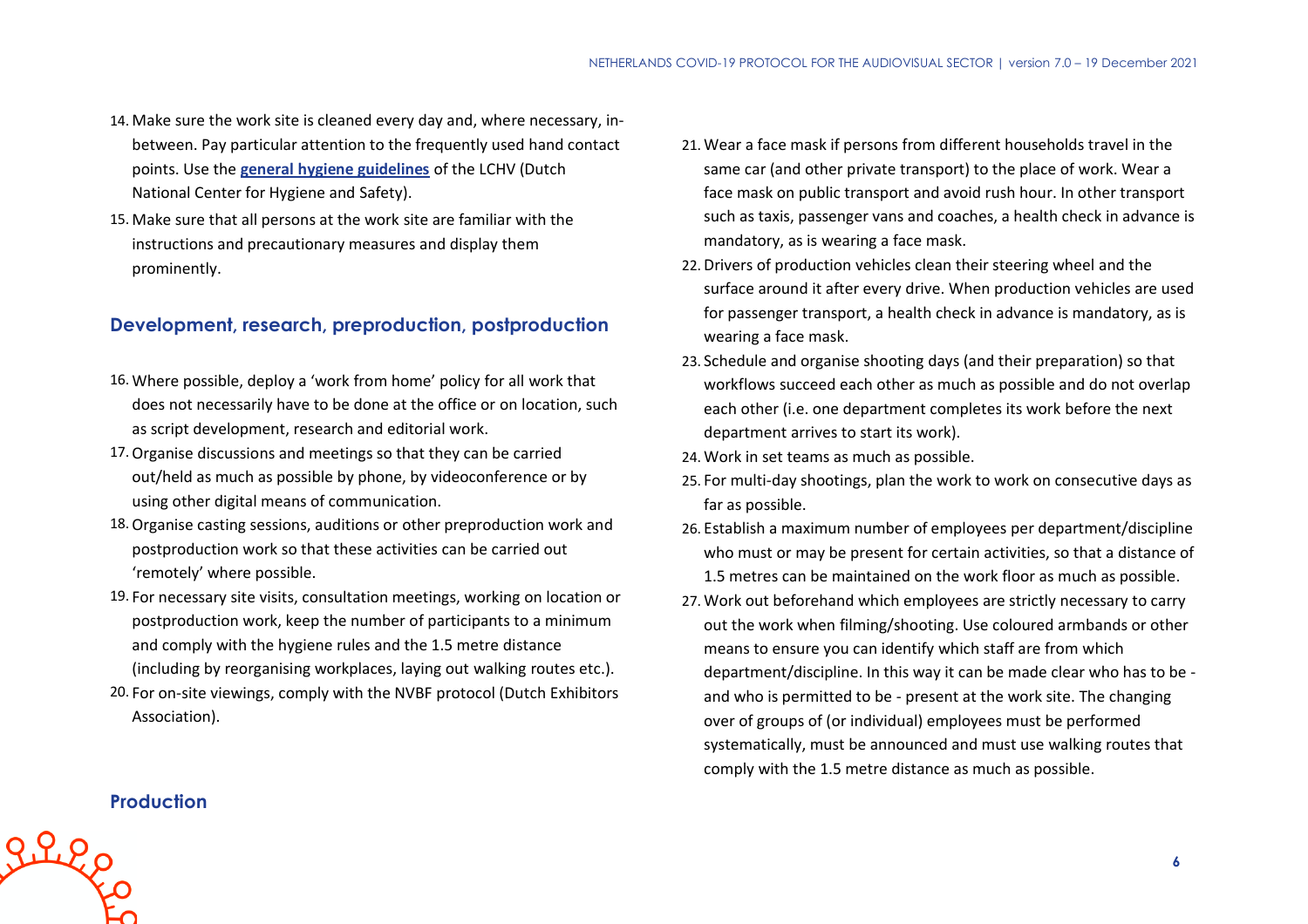- 28. Also lay out walking routes at spots where there is a risk of people 'accumulating/gathering' (such as the coffee corner, canteen/catering areas, toilets) in order to create as much one-way traffic as possible and to prevent the people flows from 'crossing'. Attach 1.5 metre markings to monitor and enforce the distance.
- 29. Where necessary, employ people to manage the toilet facilities and catering rooms/areas.
- 30. If catering facilities are provided: hand out drink and food in oneperson packages; serve drinks and food or place them on a pickup table. Catering staff shall ensure extra good hand hygiene.
- 31. When filming outdoors, make sure you have additional assistance for crowd control, in order to prevent gatherings. Make sure that the 1.5 metre distance is clearly marked.
- 32. Avoid unnecessary visits to sets and do not have too many spectators.
- 33. If third-party locations are used or hired, do not use these locations if the owners or permanent users of this location - or their family members - have cold symptoms and fever (38 degrees Celsius or above) and/or shortness of breath if they also use the rooms/areas daily or otherwise.
- 34. When it comes to the size, weight and operation of equipment/devices, opt for 1-person use/operation whenever possible.
- 35. Deploy additional equipment/devices to be able to keep to the 1.5 metre distance when filming (such as: monitors, poles etc.).
- 36.Use personal devices, equipment and resources as much as possible. Tools are preferably not shared.
- 37. Clean your hands before and after using equipment, tools and other utensils, including those provided by suppliers. If necessary, clean equipment and materials in between.

Riles

- 38. Appoint a Health & Safety Officer who is responsible for and controls the monitoring of and compliance with the applicable protocol. To improve efficiency, if possible combine these duties with another position, such as that of the BHV/EHBO (company emergency response & first aid) officer and/or the sustainability manager.
- 39. Provide all persons in advance with a form detailing the precautionary measures to be complied with and the cases where employees must stay at home. Before the work starts, the Health & Safety Officer will ask all persons to declare that they have read and understood the information. Permission to take body temperature may be requested or else this can be taken in a non-invasive manner without this data being recorded or passed on. Ask freelancers to sign a declaration that they have read this protocol and annex, that they agree to comply with them and that in high-risk situations they will provide relevant personal details to the production's insurer(s) upon request.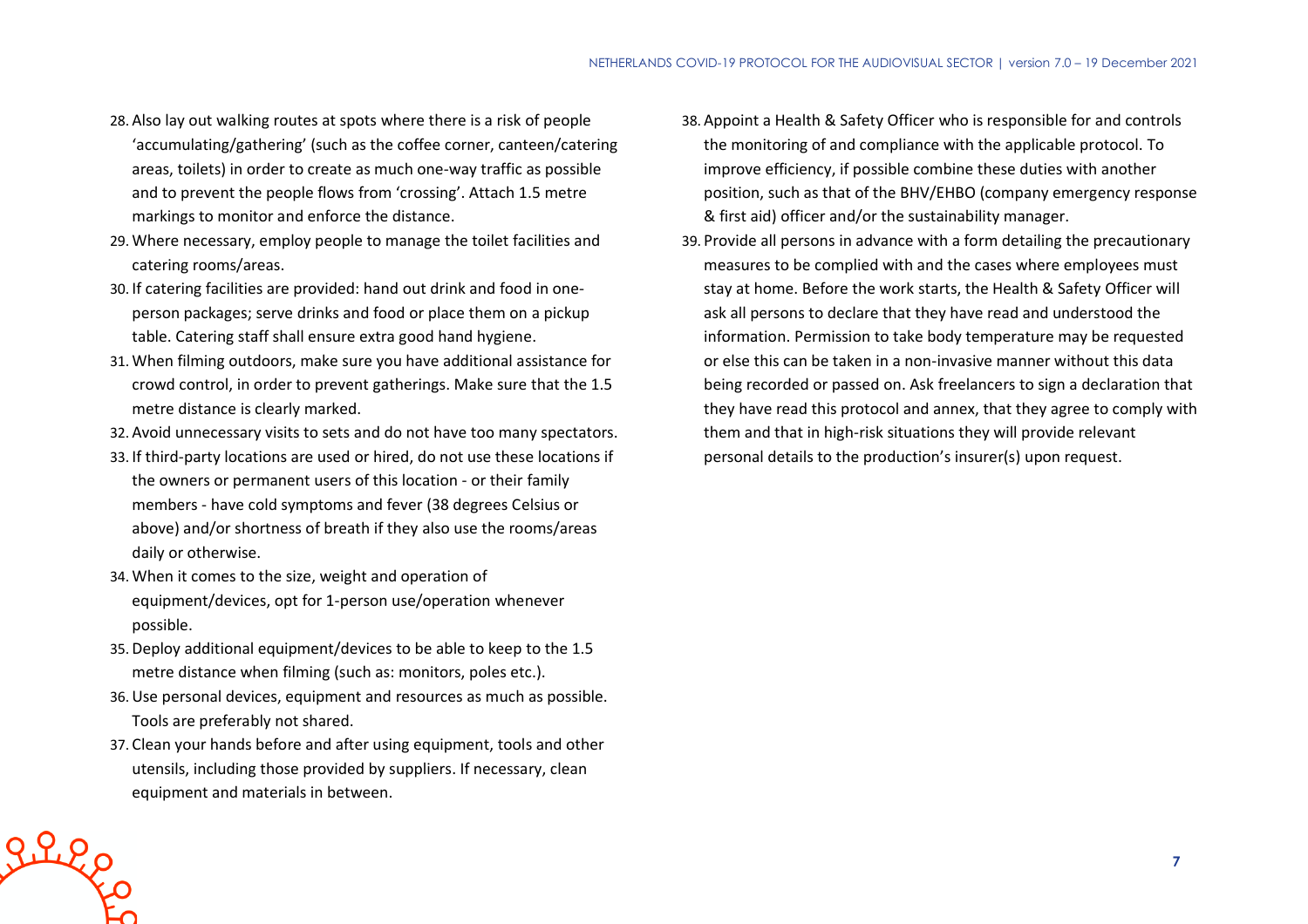## **PRECAUTIONARY MEASURES – MEDIUM RISK**

All the measures described under **PRECAUTIONARY MEASURES – LOW RISK** plus the following **additional measures** if a distance of 1.5 metres cannot be maintained. The following conditions apply:

- \* Limit such situations.
- \* Schedules must be adapted to this as much as possible.
- \* Cluster work that takes place at less than 1.5 metres on one day where possible.
- \* This only applies to a limited, manageable and controllable group of workers with repeated contacts.

### **General**

40. For permanent workplaces (such as mobile production units/broadcast vans and recording with an audience) where the 1.5 metre distance cannot be maintained: deploy additional safety features such as mobile partitions made of plexiglass or plastic.

**Work in the field of e.g. clothing / styling / costume, make-up / hair, sound (channels), stunts, acting/figuring, performing, presenting and judging.**

41. Actors, presenters, performers, extras, jury members and other participants have to take care as much as possible of their own clothing/styling/outfit and make-up/hair and the attachment of any audio transmitters.

- 42. If clothing/styling and make-up/hair is provided by a single employee or for live-instructions of stunts: always maintain good hand hygiene and use face masks where necessary.
- 43. The same applies if an employee attaches audio transmitters to actors, presenters, jury members and other participants or guests.
- 44. All props used by an employee are personal (such as make-up) or else are only to be used a single time per actor, presenter, participant, jury member, extra or guest. Use a clearly-defined control system (e.g. logbook, colour/date stickers).
- 45. If devices, equipment and materials need to be passed on (such as the camera and lenses for fiction shootings): ensure good hand hygiene. If necessary, clean the equipment and materials in between times (e.g. for each set-up).
- 46. In addition to point 39, any person who cannot maintain a distance of 1.5 metres during their work, will be explicitly told by the Health & Safety Officer that they must not have had any COVID-19-related symptoms in the past 24 hours, before they are allowed to cooperate or come to the work site. They may be asked to provide their body temperature or else this can be taken in a non-invasive manner without this information being recorded or passed on.